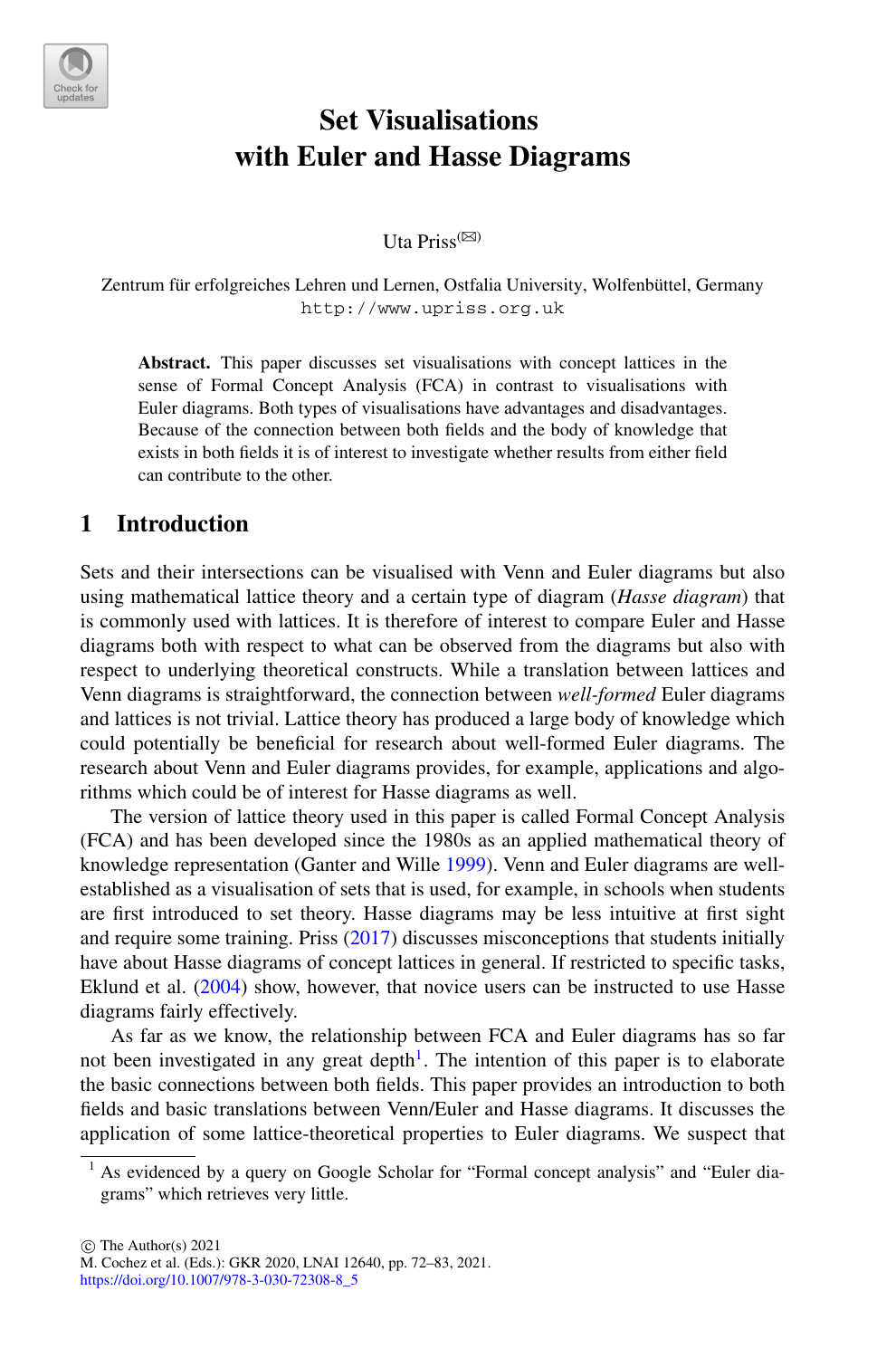many researchers from either field are not aware of all of the connections. Because each field has a slightly different focus, it is conceivable that a combination might provide further interesting results. Many questions about the relationship between well-formed Euler diagrams and lattices still remain open.

Sections [2](#page-1-0) and [3](#page-2-0) of this paper provide introductions to Venn, Euler and Hasse diagrams and FCA. Section [4](#page-4-0) covers Venn diagrams and their (well-known) relationship to Boolean lattices. Sections [5,](#page-5-0) [6,](#page-7-0) [7](#page-9-0) discuss different aspects of the relationship between Euler and Hasse diagrams. Although most of the individual mathematical aspects presented in this paper are not new, we believe that the compilation and elaboration of details with respect to the examples presented in this paper is new. A possibly provocative conclusion of this paper is that although many people may find Euler diagrams "intuitive" as a representation of sets, from a structural viewpoint Hasse diagrams are potentially more suitable for visualising set theory than Venn and Euler diagrams.

#### <span id="page-1-0"></span>**2 A Brief Introduction to Euler and Venn Diagrams**

Venn and Euler diagrams are a means for graphically representing sets and their intersections and unions. A more detailed introduction and further background is, for example, provided by Rodgers [\(2014](#page-11-3)). Venn diagrams contain all possible intersections for a powerset (i.e. set of all subsets of a set). For example, D1 and D2 in Fig. [1](#page-1-1) show Venn diagrams for 3 and 4 sets. Venn diagrams for more than 3 sets cannot be represented by only using circles. Euler diagrams are similar to Venn diagrams but exclude zones which are known to be empty.



<span id="page-1-1"></span>**Fig. 1.** Venn diagrams (D1 and D2) and non-well-formed Euler Diagrams (D3a, D3b and D4)

The following terminology applies to Venn and Euler diagrams in this paper: Venn and Euler diagrams consist of closed *curves* which have *labels*. *Minimal regions* are the smallest areas in a diagram which are surrounded by lines and not divided further. *Regions* are sets of minimal regions. *Zones* are maximal regions that are within a set of curves and outwith the remaining curves. For a set L of curve labels, the notation  $E(L)$ is used in this paper for a *set of zones*. In other words, *E*(*L*) is a subset of the powerset of *L* that corresponds to the zones of an Euler diagram.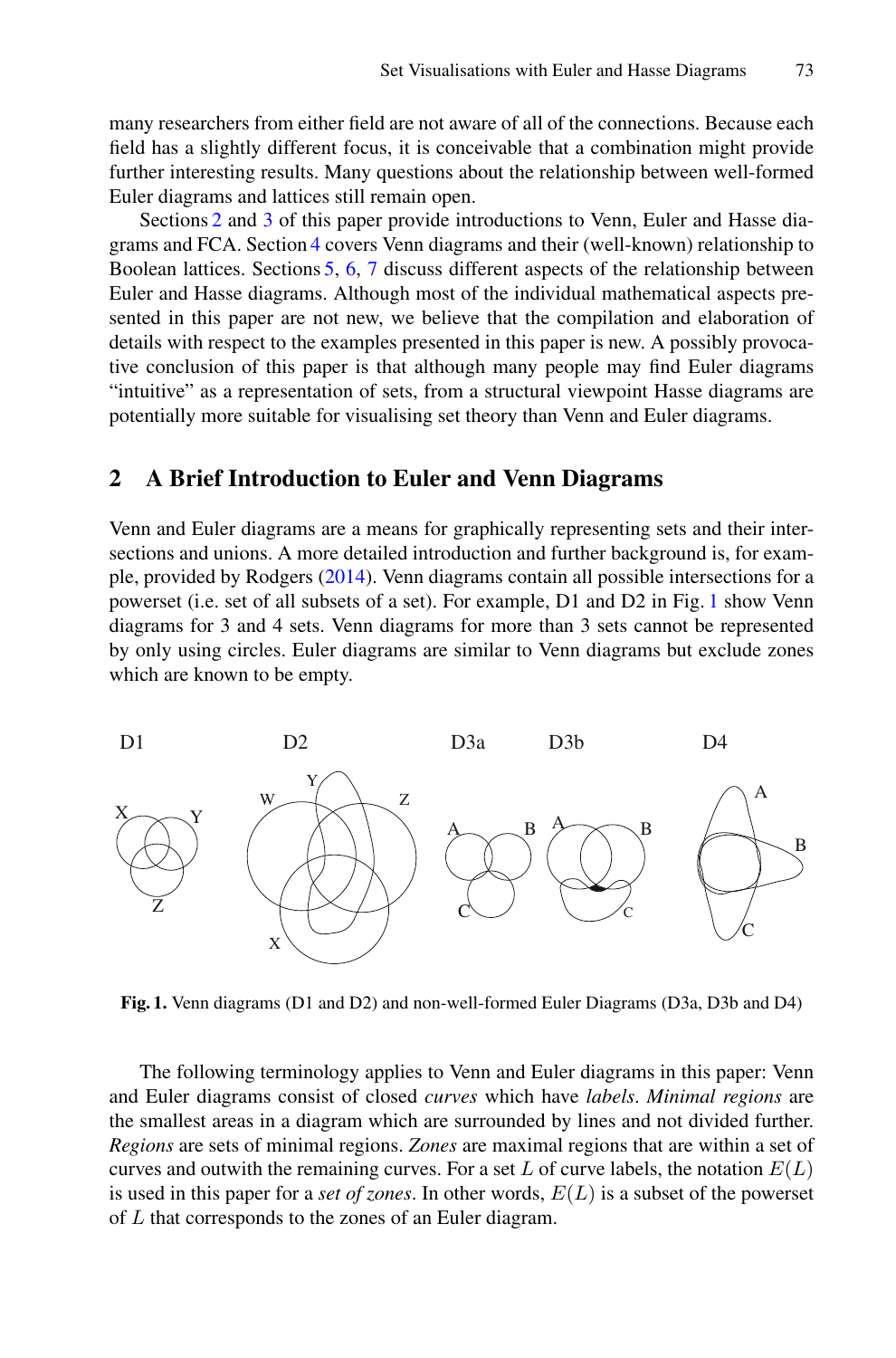The reason for distinguishing minimal regions and zones is that zones are the smallest set-theoretically meaningful areas in a diagram whereas minimal regions are the smallest visible areas in a diagram. In a *well-formed* Euler diagram, zones correspond to minimal regions. Further conditions for being well-formed are defined slightly differently by different authors (e.g. Flower et al. [\(2008\)](#page-11-4)). In order to be well-formed, a diagram should not contain a zone that is *disconnected* and split into several minimal regions (as in D3b in Fig. [1](#page-1-1) where the black region in the middle belongs to the outer region). Diagrams should not contain *n-points* for *n >* 2 that is points where more than 2 curves cross (as in D3a). Different curves should not be *concurrent* (as in D4). Each curve should have at most one label. Curves should not intersect themselves. There should not be any brushing points where several curves meet without crossing.

In universal algebra or algebraic logic, relationships are established between equational classes and algebraic structures. For example, the powerset of a set with operations ∩, ∪ and complementation corresponds to a Boolean algebra or Boolean lattice which can be defined as an equational class. Any subset of a powerset that is closed under ∩ and ∪ corresponds to a distributive lattice which can also be defined as an equational class. While a single (fairly simple) equation is needed to determine whether a lattice is distributive, no similar simple equation or property has yet been found that determines whether a set  $E(L)$  can be represented as a well-formed Euler diagram. Although it seems visually clear what Euler diagrams are and what they look like, from an algebraic viewpoint well-formed Euler diagrams are neither simple nor intuitive. So far algorithms have been provided for deciding whether an Euler diagram is wellformed (for example, Flower et al. [\(2008](#page-11-4))) but not an equational characterisation.

## <span id="page-2-0"></span>**3 Formal Concept Analysis and Hasse Diagrams**

A brief introduction to FCA is included here. More details can be found in the main FCA textbook by Ganter and Wille [\(1999](#page-11-0)). FCA is a theory of knowledge representation that was invented by Rudolf Wille in the 1980s. It provides a mathematical model for conceptual hierarchies using lattice theory. A *formal context* is a triple (*O, A, I*) consisting of a set *O* of *formal objects*, a set *A* of *formal attributes* and a binary relation *I* between them. This paper is only concerned with finite sets. The relation *oIa* is read as "object *o* has attribute *a*". The qualifier "formal" is used because being an object or attribute is a role. The qualifier can be omitted if it is clear what is meant. Formal objects and attributes need not be "real world" objects and attributes in any sense. The left-hand side of Fig. [2](#page-3-0) shows an example of a formal context with types of animals as formal objects and "female", "juvenile" and "male" as formal attributes. The righthand side shows a concept lattice (as defined below) using a visualisation for partially ordered sets called *Hasse diagram*.

Concepts are formed by starting with a set of objects, then collecting all attributes which they have in common and then adding any further objects that also have these attributes. Dually, one can also start with attributes. Formally, all common attributes of a set  $O_1 \subseteq O$  of objects are denoted by  $O'_1 := \{a \in A \mid oIa$  for all  $o \in O_1\}$ . All common objects of a set  $A_1 \subseteq A$  of attributes are denoted by  $A'_1 := \{o \in O \mid$ *oIa* for all  $a \in A_1$ . A *formal concept* is a pair  $(O_1, A_1)$  where  $O_1 = A'_1$  and  $A_1 =$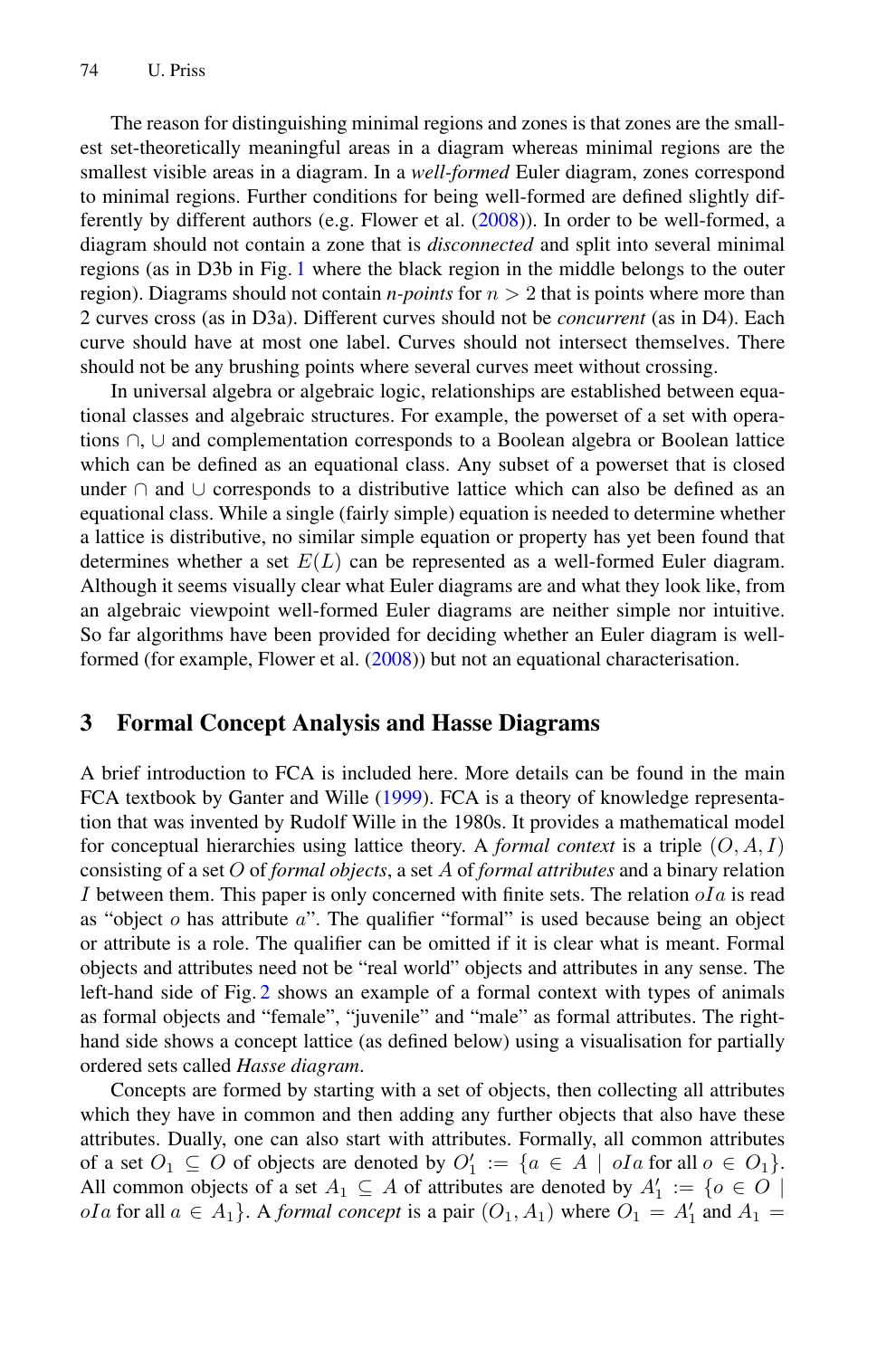

<span id="page-3-0"></span>**Fig. 2.** A formal context and concept lattice

 $O_1'$ . The right-hand side of Fig. [2](#page-3-0) shows 4 formal concepts. The set  $O_1$  of a formal concept  $(O_1, A_1)$  is called the concept's *extension*; the set  $A_1$  is called the concept's *intension*. For example, ({filly}, {juvenile, female}) is a formal concept with extension {filly} and intension {juvenile, female}. The pair ({calf, lamb}, {juvenile}) is not a formal concept because it fulfils  $O'_1 = A_1$  but not  $A'_1 = O_1$ . It follows from the definition of the '-operation that for any set *S* of objects or attributes  $S' = S'''$  and  $S \subseteq S''$ .



<span id="page-3-1"></span>**Fig. 3.** A concept lattice with minimal labelling

A concept  $(O_1, A_1)$  is a subconcept of a concept  $(O_2, A_2)$  if  $O_1 \subseteq O_2$ . This is equivalent to  $A_1 \supseteq A_2$  (as can be observed in Fig. [2\)](#page-3-0). The set of formal concepts together with a subconcept ordering forms a mathematical lattice. In a Hasse diagram of a concept lattice, nodes denote concepts and edges connect adjacent concepts according to the subconcept ordering. In Fig. [2](#page-3-0) the full concepts are written within the nodes. Figure [3](#page-3-1) shows a different concept lattice, this time with *minimal labelling* because each object is written slightly below the lowest concept it belongs to and each attribute is written slightly above the highest concept it belongs to. Such objects/attributes are called *immediate* objects/attributes of a concept in this paper. In the remainder of this paper only minimal labelling is employed. An extension can then be read by collecting all objects on every downwards path from a concept and an intension by collecting all attributes on every upwards path from a concept. The top concept of a lattice has all objects in its extension. It can but does not need to have an attribute in its intension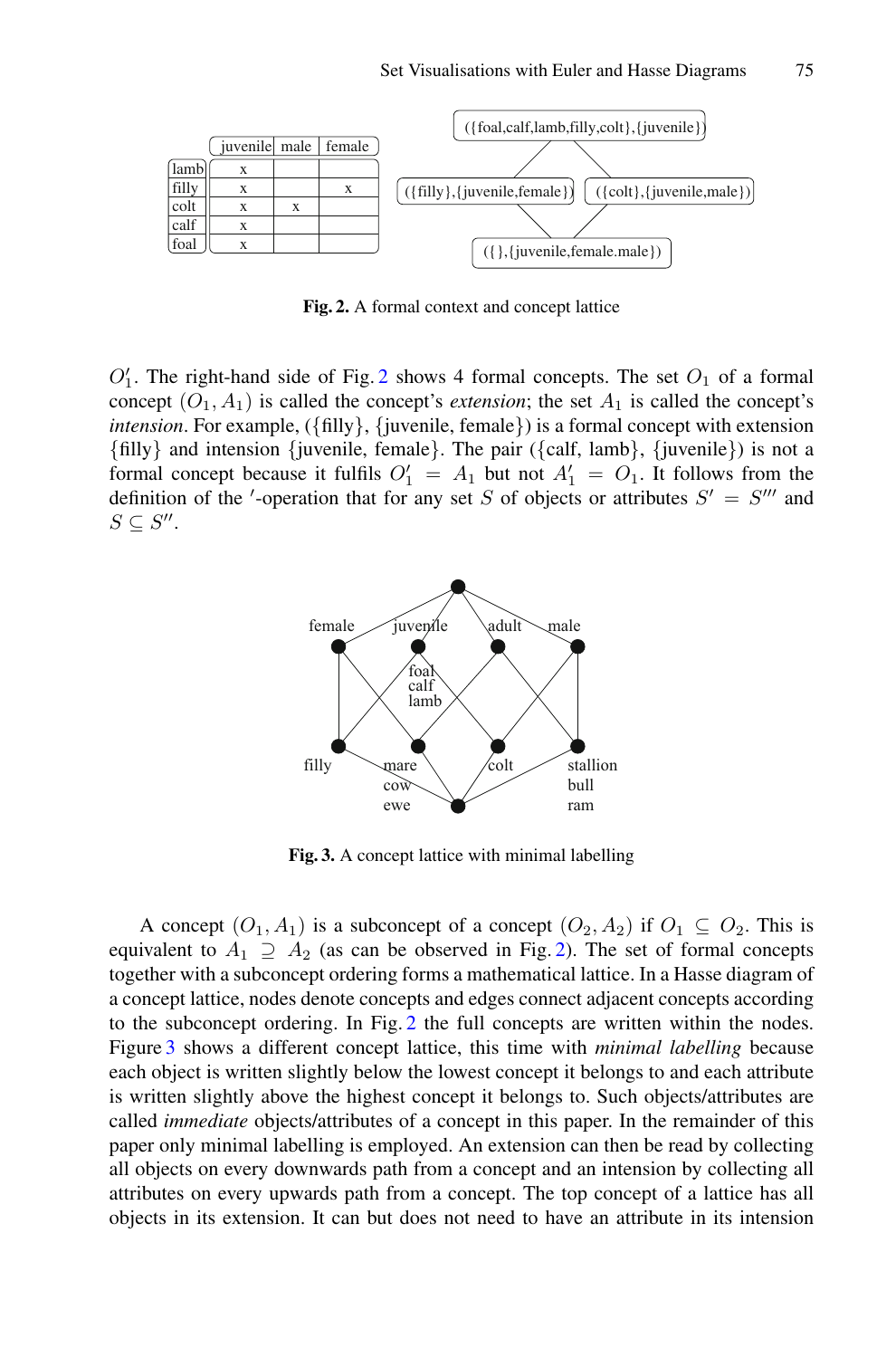and represents some sort of global or universal concept. The bottom concept has all attributes in its intension and corresponds to some sort of *Null* concept. It can but does not need to have an object in its extension.

In a finite lattice, each set of concepts has an infimum (called *meet* and denoted by ∧) and a supremum (called *join* and denoted by ∨). A meet is the largest shared concept below a set of concepts. Dually, a join is the smallest shared concept above a set of concepts. A concept in a lattice that has exactly one adjacent upper concept (i.e., one edge going up from the node) is called ∧-irreducible and must have at least one immediate attribute. This is the case for all nodes that have immediate attributes in Figs. [2](#page-3-0) and [3](#page-3-1) except for the top concept in Fig. [2](#page-3-0) (with attribute "juvenile") because a top concept is the meet of an empty set and thus ∧-reducible. Dually, a concept with exactly one adjacent lower concept is called ∨-irreducible and must have at least one immediate object. In Fig. [3](#page-3-1) the concept with immediate objects {foal, calf, lamb} is ∨-reducible. If the objects {foal, calf, lamb} were removed from the formal context the resulting lattice would still be isomorphic to the one in Fig. [3.](#page-3-1) But if "filly" or "colt" were removed from the formal context, then the lattice structure would change.

For concept lattices, logical implications amongst attributes can be read from the Hasse diagram because the attributes of a subconcept imply the attributes of a super-concept. For example, in Fig. [2](#page-3-0) "male  $\implies$  juvenile" and in Fig. [3](#page-3-1) "female  $\land$  male  $\implies$ juvenile ∨ adult". It should be cautioned that all statements about concepts and implications are only valid for the formal context to which they belong. For example, "male  $\implies$  juvenile" is true for Fig. [2](#page-3-0) but not for Fig. [3.](#page-3-1)

## <span id="page-4-0"></span>**4 Venn Diagrams and Boolean Lattices**

Sets naturally have an extensional description by listing elements and an intensional description using logical expressions, for example consisting of labels of other sets together with set-theoretical operations. Thus, one can build formal contexts  $(U, L, \in)$ where the formal objects are elements of a (universal) set  $U$ , the formal attributes are labels (in *L*) corresponding to subsets of *U* and the incidence relation is the element-of relation (∈). The Hasse diagrams below are to be interpreted in that manner. For Venn (or Euler) diagrams only set labels are required, set elements are optional but can be written into zones. In some of the Venn (and Euler) diagrams below, set elements are included in order to emphasise the correspondence between Venn and Hasse diagrams.

In a concept lattice of a context  $(U, L, \in)$ , the lattice-theoretical ∧-operation correlates with a  $\cap$ -operation amongst subsets of *U*. For example in Lattice 1 in Fig. [4,](#page-5-1)  $(\{a, b\}, \{X\}) \wedge (\{a, c\}, \{Y\}) = (\{a\}, \{X, Y\})$  corresponds to  $\{a, b\} \cap \{a, c\}$ *X* ∩*Y*. In such lattices, the lattice-theoretical ∨-operation correlates with a ∩-operation amongst subsets of *L*. For example, in Lattice 2,  $\{Y, Z\} \cap \{Y, W\} = \{Y\}$ . In either case, only containment holds for ∪-operations. For example,  $({F, B, a}, {Y, Z})$   $\vee$  $(\{G, B, a\}, \{Y, W\}) = (\{F, G, B, a, l\}, \{Y\})$  but  $(Y \cap Z) \cup (Y \cap W) \subset Y$ .

Lattices corresponding to Venn diagrams (Fig. [4\)](#page-5-1) are Boolean lattices and contain 2*<sup>n</sup>* concepts (for *n* labels) each of which relates to a zone in a Venn diagram. Their Hasse diagrams form hypercubes. The dotted lines in Lattice 2 correspond to zones in Diagram 2 that are not neighbours in the Venn diagram even though they could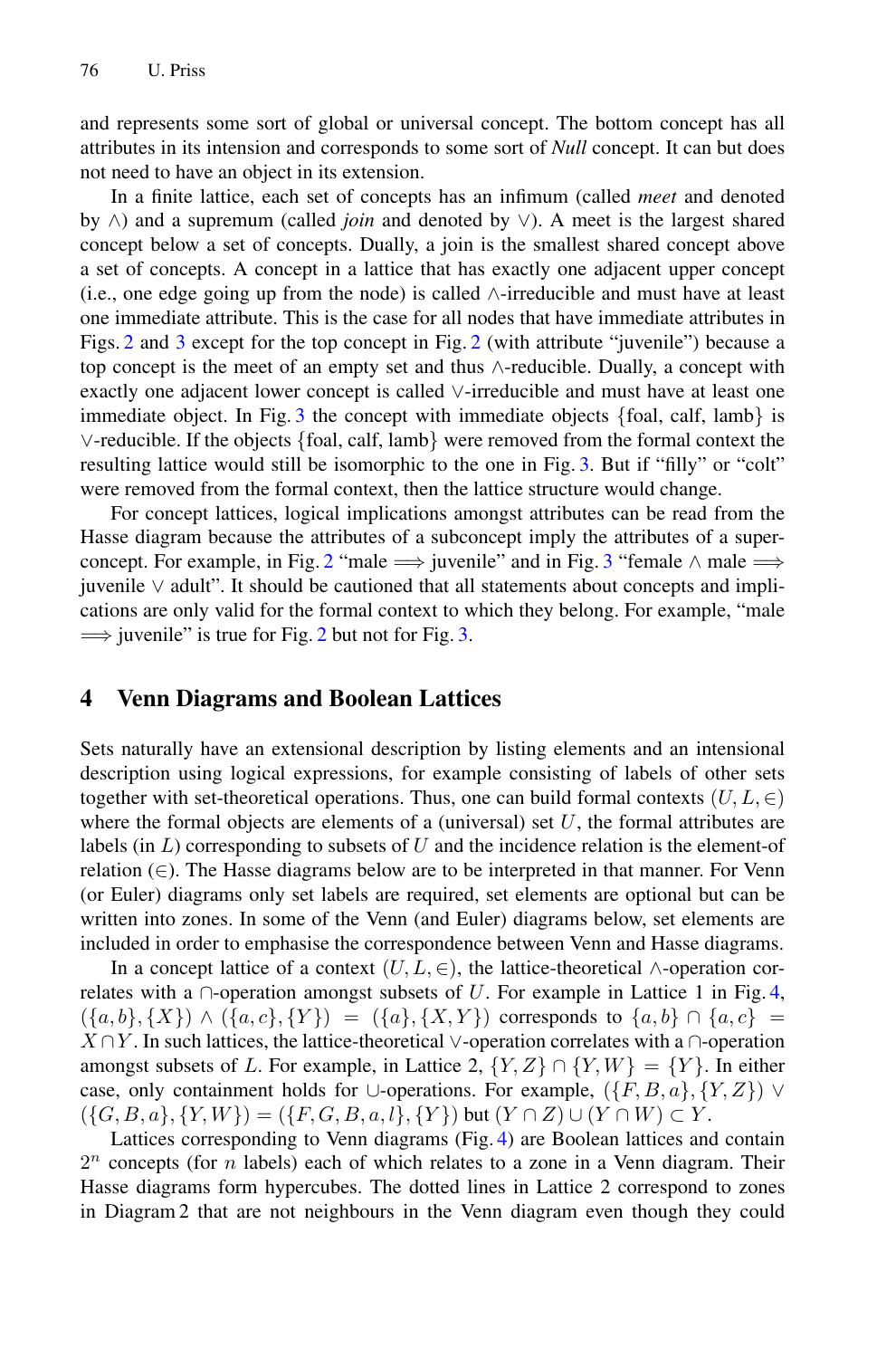

<span id="page-5-1"></span>**Fig. 4.** Venn and Hasse diagrams of Boolean lattices

(or should) be neighbours. For example: the zone with the immediate object *H* is in  $X \cap Y$ . But while it is a neighbour of the zone with the immediate object *o* (in *X*) it is not a neighbour of the zone with the immediate object  $l$  (in  $Y$ ) even though structurally the relationship between *X* and  $X \cap Y$  is isomorphic to the relationship between *Y* and  $X \cap Y$ . Thus Lattice 2 shows relationships which are not as easily visible in Diagram 2.

Flower et al. [\(2008\)](#page-11-4) define a *dual graph* of an Euler diagram as a labelled graph which has a vertex for each zone and an edge if the zones are neighbours. Each edge is labelled by the set labels which distinguish their vertices. For example, an edge between *X* and *X* ∩*Y* is labelled by *Y*. Flower et al. show that for well-formed Euler diagrams, each edge has exactly one label. This condition is called *single-label condition* in the remainder of this paper. A *superdual graph* contains all possible edges with exactly one label. Thus the dual graph of Diagram 2 corresponds to the solid lines in the diagram for Lattice 2 (as an undirected graph) whereas the superdual graph corresponds to the solid together with the dotted lines. A superdual graph represents an abstract set of zones of an Euler diagram that is independent of how the diagram is exactly drawn. The next section shows that not every abstract set of zones of a well-formed Euler diagram forms a lattice and not every lattice corresponds to a set of zones of a well-formed Euler diagram.

## <span id="page-5-0"></span>**5 Sets of Zones as Well-Formed Euler Diagrams and Lattices**

In this section a different construction is used for the formal contexts compared to the previous section. For each Euler diagram, a formal context  $(E(L), L, \ni)$  is created by taking the set  $E(L)$  of the set of labels of each zone as formal objects, the set  $L$  of set labels as formal attributes and by defining the incidence relation for  $z \in E(L)$ ,  $l \in L$  as follows:  $z \ni l \iff l$  is an element of the set *z* of labels. Graphically this is equivalent to z (as a zone) being within curve *l*. Contrary to the construction of  $(U, L, \in)$  in the previous section this construction uses zones represented by labels without specifying elements of the sets.

The question arises as to whether any given set of zones  $E(L)$  can be represented as a well-formed Euler diagram or a Hasse diagram of a concept lattice. Obviously, the condition for being representable as a concept lattice is that the set of zones must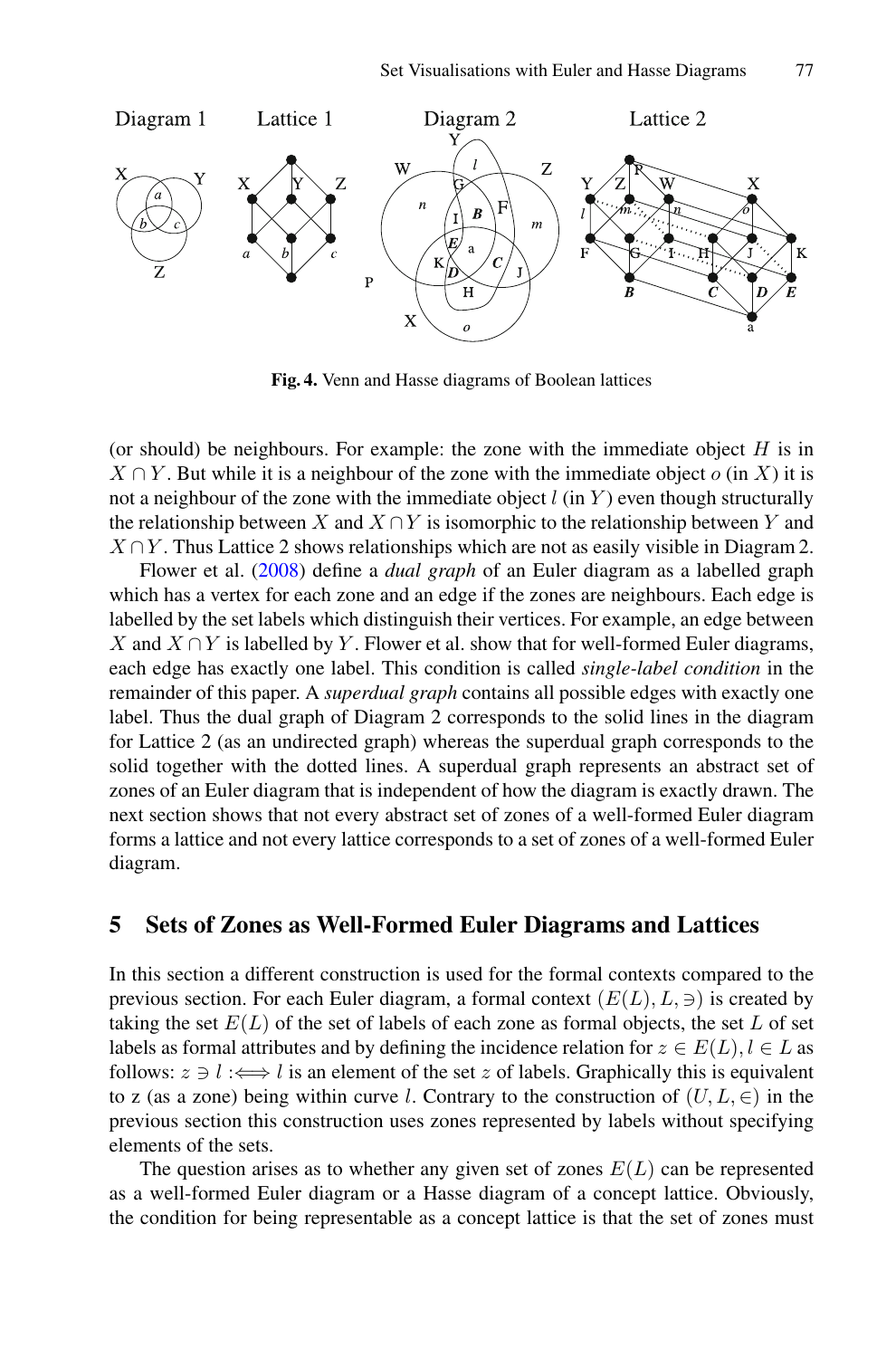form a lattice. This means that in the context  $(E(L), L, \ni)$  the set  $E(L)$  must be closed with respect to intersections. If the set of zones itself does not form a lattice, it can still be embedded into a lattice. Constructing a concept lattice for a context  $(E(L), L, \ni)$ achieves such an embedding. In the remainder of this paper, any concept in the lattice of  $(E(L), L, \ni)$  that is added for the embedding (i.e. does not have an immediate object in the lattice of  $(E(L), L, \ni)$ ) is represented by an empty node in the Hasse diagram and called a *supplemental concept*. Because it does not correspond to a zone and thus does not have an immediate object, the extension of a supplemental concept equals the union of the extensions of its lower neighbouring concepts. If the bottom concept is supplemental (as in Lattice 3 in Fig. [5\)](#page-6-0), its extension is empty.



<span id="page-6-0"></span>**Fig. 5.** Euler diagrams and concept lattices

Diagram 1 (in Fig. [4\)](#page-5-1) presents a Venn diagram that is also a well-formed Euler diagram and can be represented as a lattice without supplemental concepts (cf. Lattice 1). Lattice 3 and Diagram 3 (in Fig. [5\)](#page-6-0) represent a set of zones which can neither be a wellformed Euler diagram nor a lattice without supplemental concepts. The set of zones in Lattice 4 forms a lattice without supplemental concepts, but does not correspond to a well-formed Euler diagram (because it contradicts the single-label condition). Last but not least, Diagram 5 displays an example of a well-formed Euler diagram which does not correspond to a lattice without supplemental concepts. Thus the examples show that any of the four possible constellations of being a well-formed Euler diagram and a lattice without supplemental concepts exists.

Supplemental concepts can occur higher up in the lattice ordering as well. Lattice 6 contains a supplemental concept which is required in order to attach attribute *Y* to a node but this node does not correspond to a zone in Diagram 6. Lattice 6 would still be a lattice even if the supplemental concept was removed. But in that case instead of a curve *Y* , two curves would need to exist, one as a subset of *X* and the other one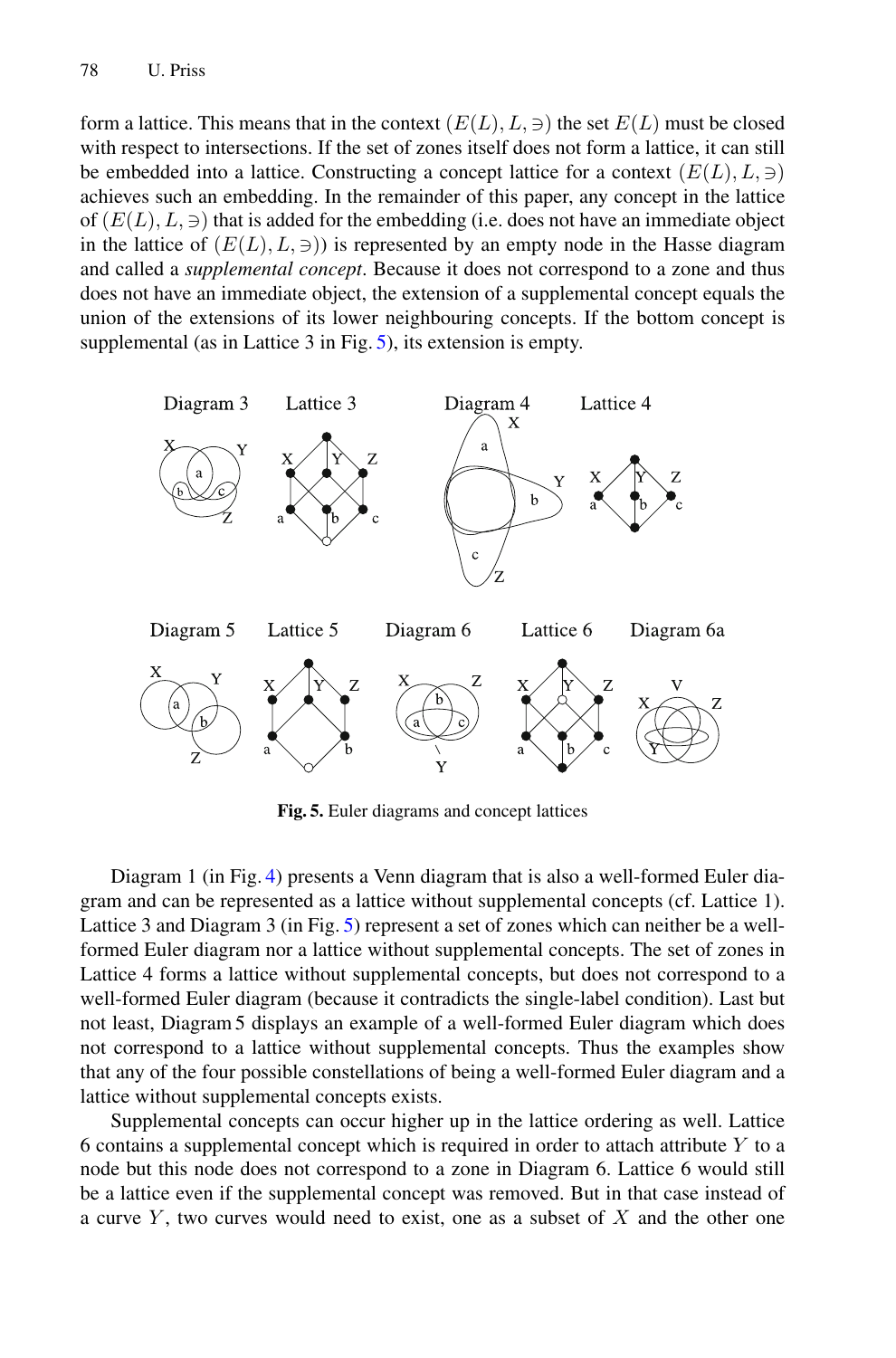as a subset of *Z*. Thus a corresponding lattice without a supplemental concept would have one attribute more than Lattice 6. Its corresponding Euler diagram would not be well-formed because the single-label condition would not be fulfilled.

It should be mentioned that adding or deleting a curve can change a well-formed Euler diagram into a non-well-formed one and vice versa. Diagram 6 can be embedded into a well-formed Euler diagram by adding a curve as shown in Diagram 6a. Similarly in Diagram 2, deleting curve *W* or *X* would yield a non-well-formed diagram which, in this case however, can be transformed into a well-formed diagram. For the purposes of this paper this fact about Euler diagrams is stated as the set of well-formed Euler diagrams not being *closed with respect to recursive generation*.

#### <span id="page-7-0"></span>**6 Conditions for Well-Formed Euler Diagrams**

It appears to be easier to identify conditions that determine that a set of zones cannot be a well-formed Euler diagram than those that determine that it can be a well-formed Euler diagram. Such conditions from the literature (see below) tend to not use lattice theory. Therefore this section discusses some conditions based on lattice theory.

- **C1:** if a ∧-reducible concept has an immediate attribute then the corresponding Euler diagram is not well-formed. Proof: a curve corresponding to such an attribute is concurrent with the intersection of other curves which contradicts the single-label condition.
- **C2:** if a ∧-reducible concept with *n* adjacent upper concepts in a concept lattice without supplemental concepts is not the bottom node of a Boolean sublattice with  $2<sup>n</sup>$  elements, then the corresponding Euler diagram is not well-formed. Proof: if a concept *c* has *n* adjacent upper neighbours then the intensions of these concepts must all differ by one attribute from the intension of *c* because of the single-label condition. This means that any pair of the *n* concepts shares all attributes except that each one has one extra attribute. If one forms all intersections of such *n* intensions in order to build a lattice without supplemental concepts then one obtains a Boolean sublattice.

Condition C2 is relevant for Lattice 4 and the discussion about Lattice 6 above. Because of condition C2, lattices without supplemental concepts that correspond to well-formed Euler diagrams look like they are hypercubes that are glued together. But this is still not a necessary and sufficient condition. Lattice 9 in Fig. [6](#page-8-0) does not correspond to a well-formed Euler diagram because the zone  $\{X, W\}$  which is shaded in black is disconnected.

A next attempt might be to consider whether distributivity plays a role but Fig. [6](#page-8-0) demonstrates that it does not. Lattice 7 is not distributive but Diagram 7 is well-formed. Lattices 8–10 are distributive. Lattices 8 and 10 can be represented as well-formed Euler diagrams (as shown in Diagrams 8 and 10) but Lattice 9 cannot. In the case of a single disconnected zone as in Diagram 9, adding a further zone yields a well-formed diagram as demonstrated for Diagram 6 and 6a, Diagram 9 and 10 and Diagram 5 (modified to correspond to a lattice without supplemental concepts) and Diagram 7. Each represents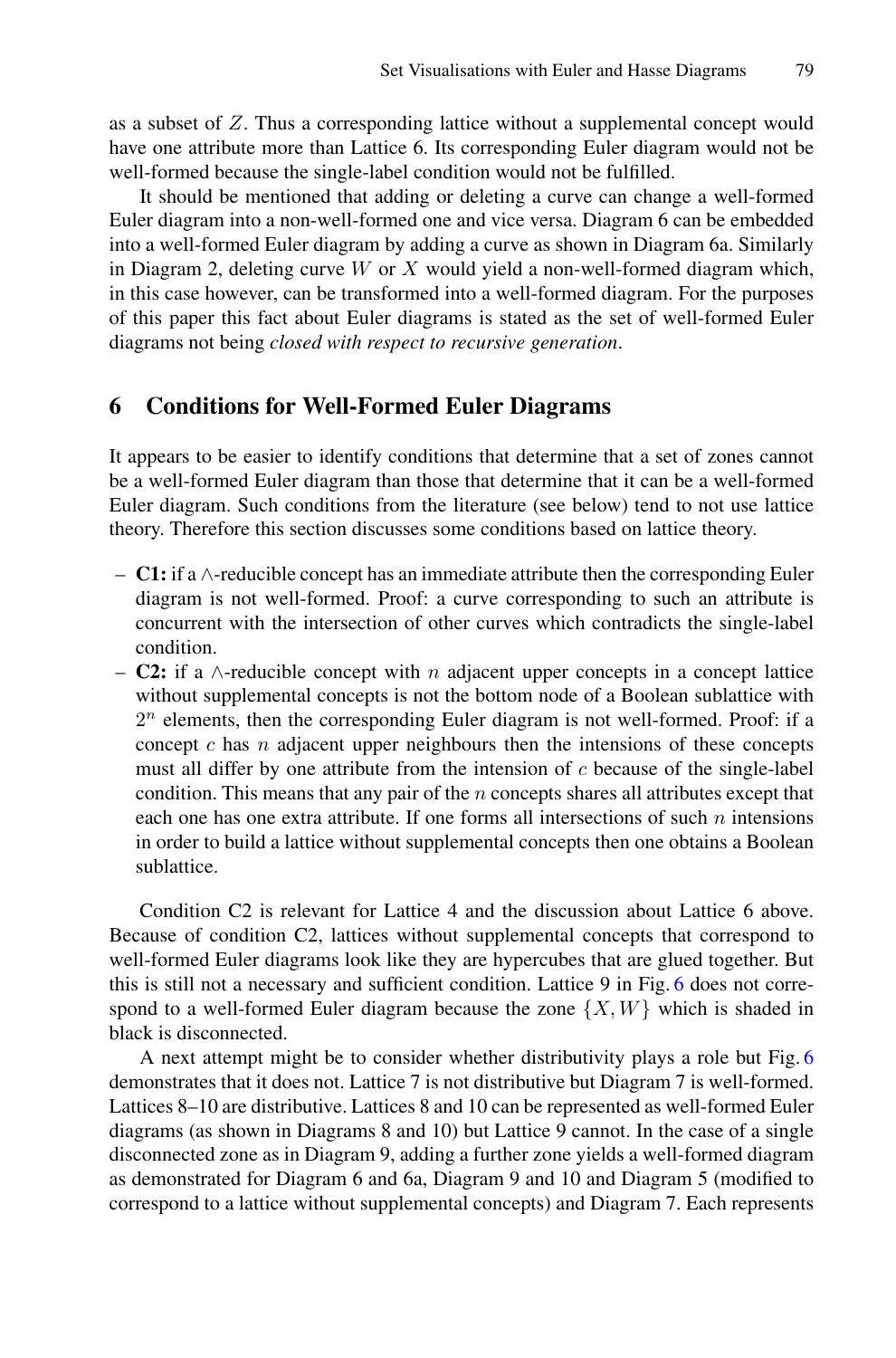

<span id="page-8-0"></span>**Fig. 6.** Euler diagrams and distributive lattices

an example of the set of well-formed Euler diagrams not being closed with respect to recursive generation.

The fact that Lattices 4 and 9 cannot be represented as well-formed Euler diagrams can also be described in terms of irreducible concepts (i.e. concepts that are simultaneously ∧- and ∨-irreducible): in Lattice 4 a meet of three irreducible concepts contradicts the single-label condition and in Lattice 9 two irreducible concepts that have pairwise meets with the same concept and a joined meet cause a similar problem. It might also be of interest to consider well-formed Euler diagrams for lattices such as Lattice 5 where only the bottom concept is a supplemental concept.

Flower et al. [\(2008](#page-11-4)) provide further necessary conditions for well-formed Euler diagrams, for example a connectivity condition: a dual graph serves the connectivity condition if it is connected, all subgraphs induced by deleting any vertex containing a selected label are connected and all subgraphs induced by deleting any vertex not containing a selected label are also connected. If the bottom node was missing in Lattice 6, then its graph would be disconnected after removal of all concepts which do not contain *Y* . Thus attributes attached to supplemental concepts can be necessary, but not sufficient for the connectivity condition.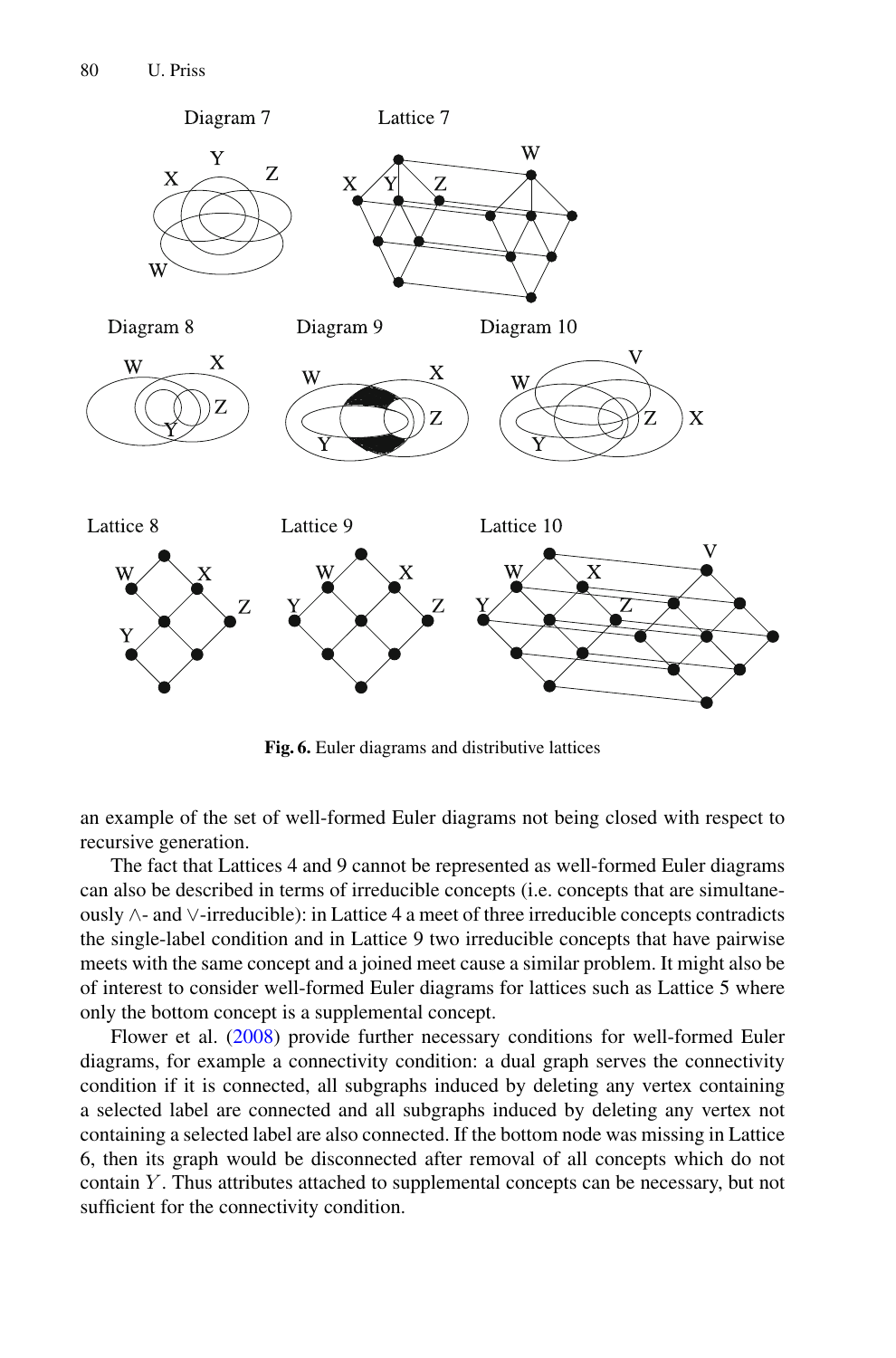A further condition from Flower et al. [\(2008\)](#page-11-4) is that the dual graph of an Euler diagram must be planar or must be reducible to a planar graph which still passes the connectivity condition. This does not imply that the corresponding Hasse diagram also must be planar because a Hasse diagram is a directed graph whereas a dual graph is undirected. For example Lattice 1 in Fig. [4](#page-5-1) is not planar and cannot be converted into a planar Hasse diagram. But if the graph is converted into an undirected graph and the top node (or the bottom node) is placed into the middle then it can be drawn as a planar graph. The same holds for Lattice 2 without the dotted lines. Again, the negation is not valid: Lattice 9 shows an example that fulfils the single-label condition, the connectivity condition and is a planar Hasse diagram but is not drawable as a well-formed Euler diagram. Flower et al. remaining condition is a "face condition" which checks the sequence of curve labels around each "face" of a dual graph for a certain property. It is not clear whether and how that could be translated into a lattice-theoretical property.

#### <span id="page-9-0"></span>**7 Reading Implications from Euler and Hasse Diagrams**

The question of which Euler diagrams can be drawn as well-formed diagrams is important because well-formed diagrams are presumably easier for users to visually parse than non-well-formed diagrams. A further question about Euler diagrams is what information can be extracted from them so that they can be employed as a tool for information visualisation. In Sect. [3](#page-2-0) it was mentioned that implications can be read from concept lattices. The same is true for Euler diagrams. For example, one can read  $X \Longrightarrow Y$  and *Y*  $\implies$  *Z* both from Diagram 11 as well as from Lattice 11 (in Fig. [7\)](#page-10-0).

Stapleton et al. [\(2017](#page-11-5)) use Diagram 12 as an example of an *observational advantage* of Euler diagrams. The diagram shows that  $P \cap Q = \emptyset \Rightarrow R \cap Q = \emptyset$ . Stapleton et al. argue that Euler diagrams have a maximum observational advantage because any similar set-theoretical statement that is valid for the data in the diagram can be read from the diagram. We argue that Hasse diagrams have an even higher observational advantage than Euler diagrams if one considers further set-theoretical operations.

The implication  $P \cap Q = \emptyset \Rightarrow R \cap Q = \emptyset$  can also be observed from Lattices 12a and 12b<sup>2</sup>. Lattices 12a and 12b both contain the implication  $R \Rightarrow P$  and the corresponding  $R \cap Q \subseteq P \cap Q$ . Lattice 12a also contains  $P \cap Q \Rightarrow R$  and thus  $P \cap Q = R \cap Q$ which is difficult, or impossible, to see in Diagram 12 because it involves a statement about the empty set as a bottom concept which exists in Lattice 12a but is a missing zone in Diagram 12. Lattice 12b contains all intersections that are still possible if the implication  $R \Rightarrow P$  is assumed. The supplemental concepts in Lattice 12b correspond to two missing zones in Diagram 12. In Lattice 12b, the implication  $P \cap Q = \emptyset \Rightarrow R \cap Q = \emptyset$ is not an intensional implication but an implication that involves  $R \cap Q \subseteq P \cap Q$  and the extensional information that  $P \cap Q = \emptyset$ .

While it is possible to observe that zones are missing in an Euler diagram, one can argue that statements that assert that two missing zones are equal (as in Lattice 12a) or involve information about extensions (as in Lattice 12b) cannot be observed from Euler diagrams. Thus one might argue that for someone who can read Hasse diagrams,

<span id="page-9-1"></span><sup>2</sup> It should be noted that implications and their generalisations are well-known in the FCA community and discussed, for example, in the textbook by Ganter and Obiedkov [\(2016\)](#page-11-6).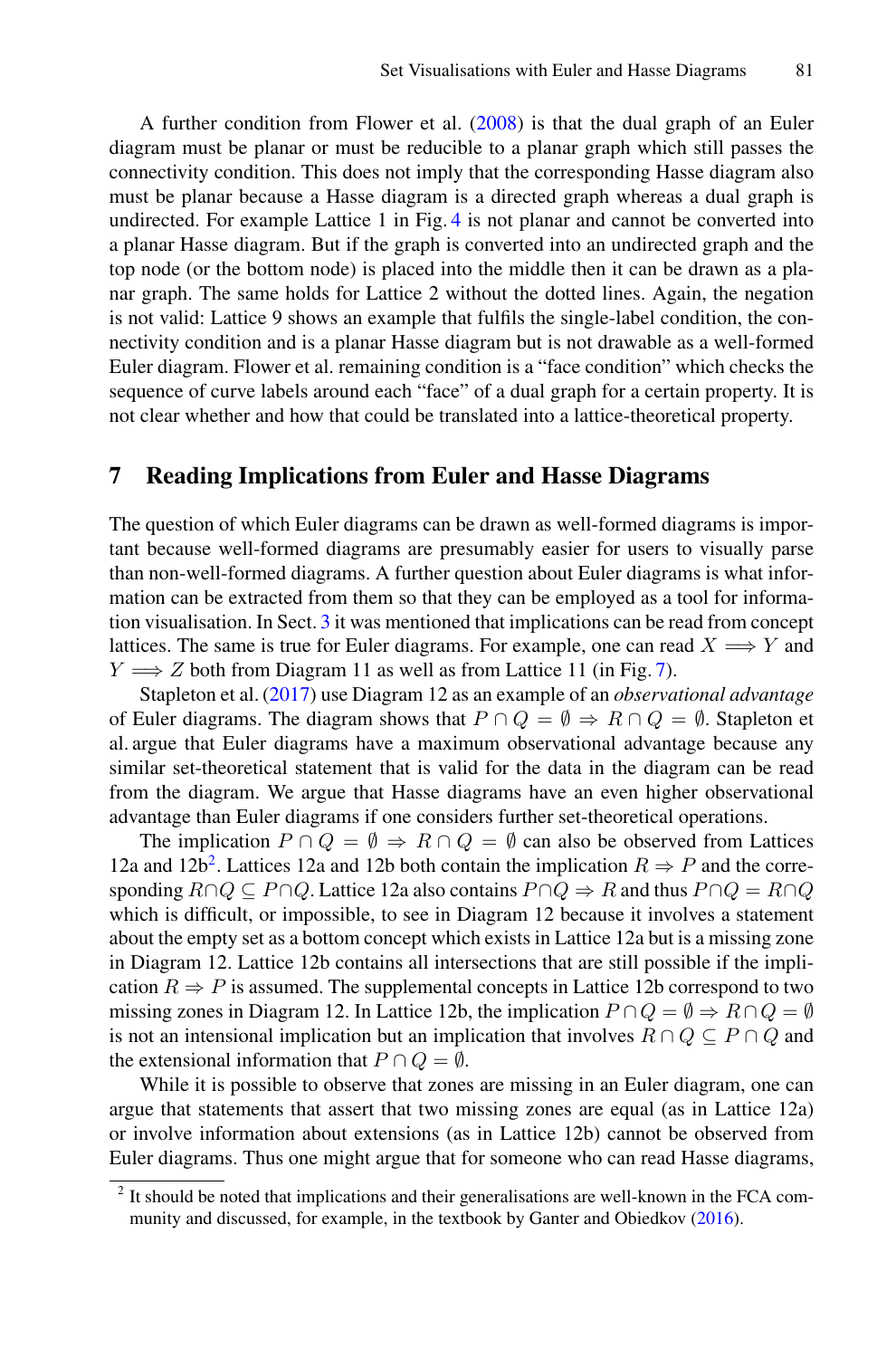Lattices 12a and 12b have a higher observational advantage than Diagram 12. Furthermore, Hasse diagrams are not restricted to representing simple relationships amongst sets. Ganter and Obiedkov [\(2016](#page-11-6)) discuss many other applications, for example, involving clauses and other more complex logical statements instead of just implications.

It should be mentioned, however, that lattices have the same problem as Venn and Euler diagrams in that they become very difficult to visually parse if they are too large. In cases such as Lattice 4 in Fig. [5](#page-6-0) where "many intersections are missing", the lattice is less complex than a Boolean lattice. But in cases such as Lattice 3, a Boolean lattice is required. While it is theoretically possible to draw Hasse diagrams for Boolean lattices of any size, it becomes difficult to see anything in such a lattice for more than 4 sets. Therefore presenting diagrams to users is not necessarily the main goal of FCA applications which instead often use FCA for computational purposes.



<span id="page-10-0"></span>**Fig. 7.** Implications amongst set-theoretical statements

## **8 Conclusion**

This paper provides a discussion of representing sets with Hasse diagrams of concept lattices compared to Euler diagrams. The basic relationship between the two types of diagrams is explained. Examples of well-formed Euler diagrams exist that do not correspond to lattices without supplemental concepts and lattices without supplemental concepts exist that do not correspond to well-formed Euler diagrams. Conditions for determining which Euler diagrams can be represented as concept lattices without supplemental concepts are discussed. While some Euler diagrams that are not well-formed can be near impossible to draw, having supplemental concepts in a lattice does not affect how a Hasse diagram is drawn or read. Supplemental concepts serve a purpose with respect to implications. Both Euler diagrams and Hasse diagrams become difficult to read if they get too large. While many people find Euler diagrams much more intuitive to read than Hasse diagrams, the overall expressive power of Hasse diagrams might be higher than that of Euler diagrams. Furthermore, lattice theory can quite likely provide more insights with respect to a theory of well-formed Euler diagrams.

One potentially provocative conclusion of this paper is that well-formed Euler diagrams may not actually be an ideal representation for sets. Set theory is often introduced to students using the visualisation of Venn and Euler diagrams. Thus students may start to think of sets as *being like* Venn and Euler diagrams. But because well-formed Euler